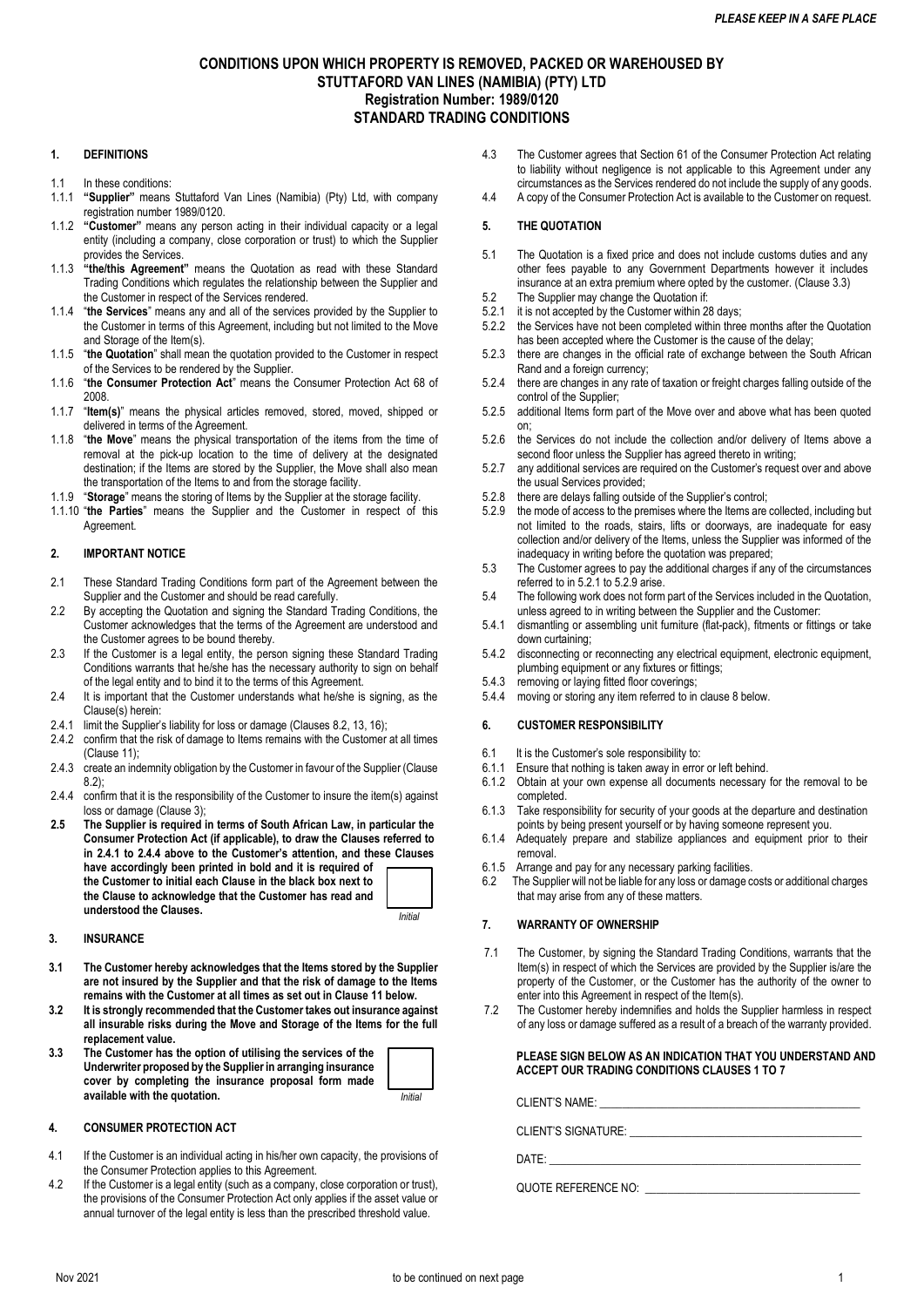# **CONDITIONS UPON WHICH PROPERTY IS REMOVED, PACKED OR WAREHOUSED BY STUTTAFORD VAN LINES (NAMIBIA) (PTY) LTD Registration Number: 1989/0120 STANDARD TRADING CONDITIONS**

### **8. ITEMS EXLCUDED FROM THE SERVICES**

- 8.1 The following Items are specifically excluded from this Agreement and will not form part of the Services rendered by the Supplier:
- 8.1.1 any personal documents, money (including bank notes and coins), stocks, stamps, title deeds, share certificates, travellers cheques, precious stones, precious metals, bullion, trinkets, securities, jewellery, watches, sunglasses, spectacles, cellular telephones, cameras, iPads, tablets, eReaders, Kindles, laptops or other valuable articles of a similar nature;
- 8.1.2 potentially dangerous, damaging or explosive items (including firearms and batteries);
- 8.1.3 items that may attract vermin or other pests or cause an infestation;
- 8.1.4 refrigerated or frozen food or drinks;
- 8.1.5 any animals including pets, birds or fish (and their cages or tanks);
- 8.1.6 keys (must at all times be retained by the Customer).<br>8.2 If any of the Items listed in 8.1 above is move
- If any of the Items listed in 8.1 above is moved by the Supplier, the **Supplier does not accept any responsibility for any claims, losses or damages thereto or arising therefrom and the Customer hereby indemnifies and holds the Supplier harmless in respect of any loss or damage or claims by any third party in this regard.**  *Initial*
- 8.3 The Supplier is entitled to dispose of any of the Items listed in 8.1.2 to 8.1.4 above without notice to the Customer.

# **9. CANCELLATION**

- 9.1 In the event that the Customer cancels or postpones the Move:
- 9.1.1 more than 7 days prior to the date of the Move as agreed upon between the parties, a 5% fee will be charged on the quotation price;
- 9.1.2 less than 7 days prior to the date of the Move as agreed upon between the parties, a 10% fee will be charged on the quotation price.

### **10. PAYMENT**

- 10.1 Payment for the Services must be made in cash, per bank cheque or via EFT in advance of the Move unless payment is made by a Government department or in terms of an approved corporate account.
- 10.2 The Customer may not withhold payment because of any claim he/she/it wishes to make against the Supplier and may not set off the quotation price against any losses suffered.
- 10.3 Any payments which are overdue will attract interest of 2% per month.

#### **11. RISK OF DAMAGE TO ITEMS**

- **11.1 The Customer acknowledges that the transportation of Item(s) and the temporary storage thereof carries inherent risks.**
- **11.2 The risk of loss or damage in respect of the Item(s) during the Move and whilst in Storage remains solely with the Customer at all times, and the Supplier does not accept any responsibility for any loss or damage thereto.**
- **11.3 The Customer is strongly recommended to insure the Items comprehensively against all risks and is referred to in Clause 3 above.**

*Initial*

#### **12. DELAYS IN TRANSIT**

12.1 If the Supplier does not keep to an agreed written time schedule and the delay is within the Supplier's reasonable control, the Supplier will pay the Customer's reasonable expenses up to a maximum of R250. If through no fault of the Supplier, the goods are unable to be delivered, the Supplier will take them into store. The contract will then be fulfilled and any additional service(s), including storage and delivery will be at the Customer's expense. If the carrying vessel/conveyance, should for reasons beyond their carrier's control fail to deliver the goods, or route them to a place other than the original destination, the Customer has limited recourse against the carrier and may be liable for General Average contribution (e.g. the costs incurred to preserve the vessel/conveyance and cargo) and salvage charges, or the additional cost of onward transmission to the place, port or airport of destination. These are coverable risks and it is the Customer's responsibility to arrange adequate marine/transit coverage.

#### **13. LIABILITY FOR LOSS OR DAMAGE**

**13.1 The Supplier will not be liable to the Customer for any claims, losses or damages (including consequential or indirect losses or damages) which may be suffered by the Customer relating directly or indirectly to the Services provided, arising from any cause whatsoever including but not** 

**limited to claims (by a third party or otherwise), loss or damage resulting from:**

- **13.1.1 fire;**
- **13.1.2 theft (including hijacking during the move);**
- **13.1.3 moths, vermin or similar infestation; 13.1.4 items moved under repair or restoration;**
- **13.1.5 war, invasion, acts of foreign enemies, hostilities or warlike operations (whether war be declared or not), civil war, rebellion, revolution, insurrection, civil commotion assuming the proportions of or amounting to an uprising, military or usurped power;**
- **13.1.6 acts of terrorism;**
- **13.1.7 wear and tear of any nature;**
- **13.1.8 leakage or evaporation; 13.1.9 tuning and re-tuning;**
- **13.1.10 an Act of God, including atmospheric or climate changes;**
- 
- **13.1.11 items moved which are frozen; 13.1.12 items moved which are brittle or fragile such as electronic equipment or self-assembled furniture;**
- **13.1.13 the packing or unpacking of items not done by Supplier or the Supplier's Agent;**
- **13.1.14 items left inside cupboards or other furniture;**
- **13.1.15 the storage and transportation of food or plants;**
- **13.1.16 difficult access to the premises where the items are collected;**
- **13.1.17 items received from any third party;**
- **13.1.18 damage caused to deep freezers in which goods are packed;**
- **13.1.19 the move of any item referred to in clause 8 above.**

### **14. DAMAGE TO PREMISES**

14.1 The Customer must note all damages to premises on the collection or delivery receipt and confirm it in writing within seven (7) days. The time limit is essential. The Supplier's liability will be limited to R500 and the Supplier may arrange to have the damage repaired.

#### **15. INDEMNITY**

15.1 The Customer shall indemnify and hold the Supplier harmless against any loss, damage, costs or claims made by any third party, including employees and persons affiliated with the Customer, arising from any cause whatsoever.

### **16. TIME LIMITS FOR NOTIFICATION OF CLAIMS**

- **16.1 Without limiting and without prejudicing any of these Standard Trading Conditions, the Customer shall notify the Supplier in writing of any claims (including claims by a third party), loss or damage arising from any cause whatsoever to:**
- **16.1.1 items which the Customer or the Customer's agent collects from the Supplier at the time of collection;**
- **16.1.2 items which have been delivered by the Supplier to the designated destination within 7 days from the time of delivery.**

**16.2 If the Customer does not comply with the notification obligations set out in 16.1 above, any claim by the Customer against the Supplier arising from the said loss, damage or claims by a third party shall lapse and be unenforceable.** 



*Initial*

**PLEASE SIGN BELOW AS AN INDICATION THAT YOU UNDERSTAND AND ACCEPT OUR TRADING CONDITIONS CLAUSES 8 TO 16**

CLIENT'S NAME:

CLIENT'S SIGNATURE:

DATE: \_\_\_\_\_\_\_\_\_\_\_\_\_\_\_\_\_\_\_\_\_\_\_\_\_\_\_\_\_\_\_\_\_\_\_\_\_\_\_\_\_\_\_\_\_\_\_\_\_\_\_\_\_

QUOTE REFERENCE NO: \_\_\_